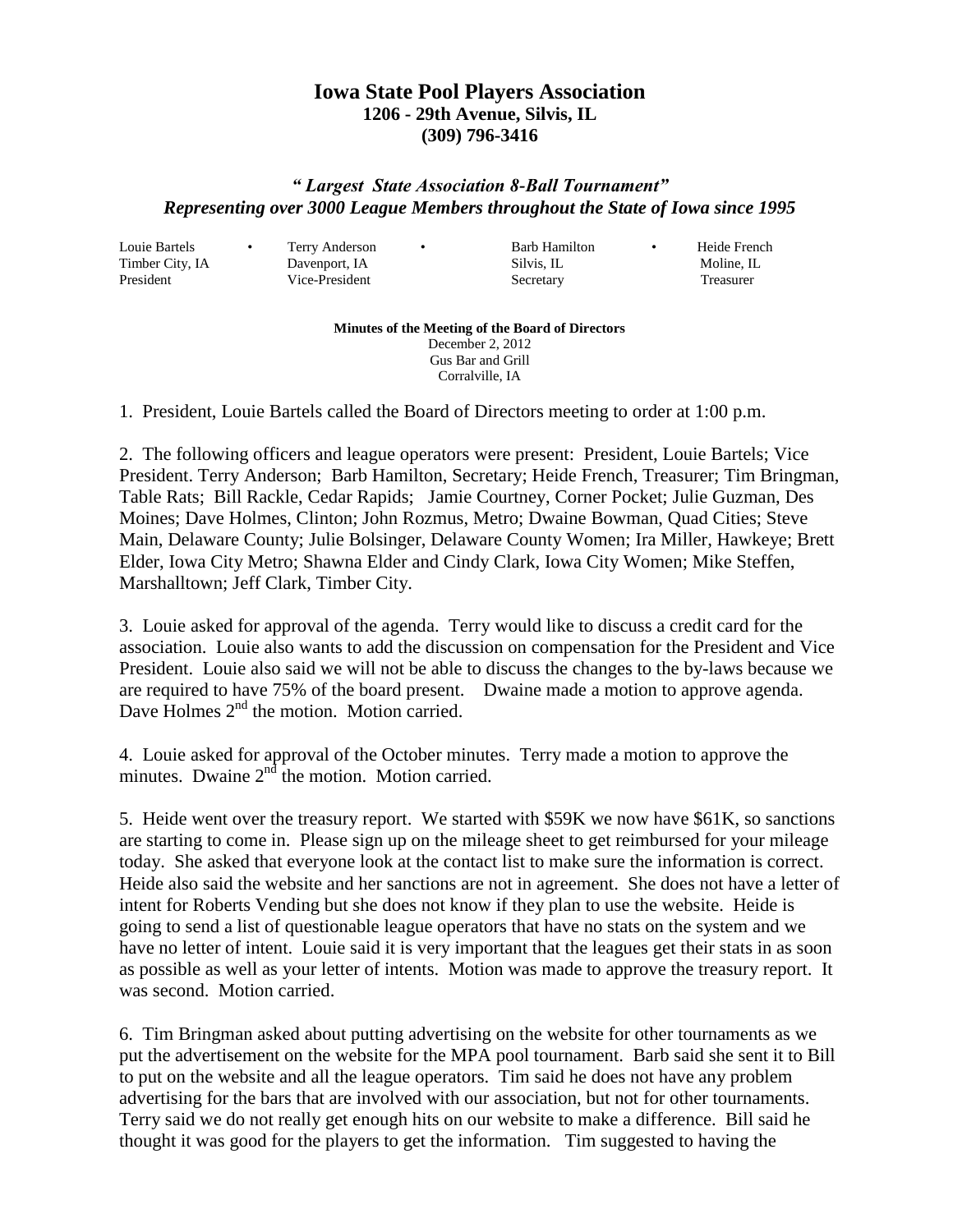advertisements put on a separate link rather than on the front page of the website. Bill said he could do that but no one will probably find it. Shawna asked if you could have another segment that says other tournaments on the front page that the players could click on. Terry explained how the ACS advertises. After much discussion Bill was going to check into setting up a link for other tournaments that players to access.

7. Credit Card. Terry proposed to have Heide to pursue getting a credit card for the association. Terry and Dwaine have had to use their own personal checks to hold rooms for the association. Getting trophy's and other expenses to the association would be so much easier. Dave said there needs to be a limit. He said you could have a low limit through the low portion of the year and up the limit when it gets close to the tournament. Shawna Elder made a motion for Heide to research applying for a credit card. It was  $2<sup>nd</sup>$ . Motion carried.

8. Player Levels. Julie asked Barb to resend the Des Moines list. Bill is going to resend the list for Des Moines to JimCook. Louie asked everyone to please make their players aware that they play in the correct level that they belong in. Dwaine said especially new players. New players are not necessarily a lower level player. Jamie asked if we could delete our own members out of the website. Louie said Kevin is currently working on the inactive list (players that have not played in the past 3 years). Julie asked if we could use all other association master lists within the state of Iowa. Dwaine said one of the reasons we have not done this is because the races were shorter. Tim said we should always be able to implement the known ability. In summary, Louie wants all league operators to ensure all their players are the correct level in the system. Tim wants it mentioned somewhere that players are subject to disqualification in the tournament, whether it be on the entry forms or the general information. Terry asked if we have anything in writing what the definition of what a Level 2 player is. We currently do not. Shawna said maybe the qualification committee could write up a definition for all levels to assist the league operators. Dwaine said the biggest problem that we have is the Master players playing in Level 1. It is really hard to control without the league operators help. Louie said I don't think you can come up to a definitive explanation of the players levels. The league operator need take responsibility to ensure their players are in the correct level.

9. November Newsletter. Julie said the newsletter went out to about 800 people. She would like input from anyone that would like something posted. Send any suggestions to [julieguzman@msn.com.](mailto:julieguzman@msn.com) She also would like everyone to pass the newsletter on to all their players.

10. Tournament Progress. Julie has given John from High Country a tour of where he will bring his semi's into with the tables and equipment. Julie is also working on having a bus to drive players within downtown until 2:00 in the morning. Julie and Barb Avery will be meeting with concessions. Julie also asked Terry for a check list that they used in Davenport. Terry and Dwaine will work on this. Julie is working on getting a parking pass for players parking in the event center parking lot, so players could leave and come back any time during the day. Terry and Dwaine said the event center should be coordinating this when people park. You should not be responsible for the parking. John asked how much is the parking? Julie said it is \$7.00 a day. Terry said you need to get passes for the board but the players will be responsible for their own parking.

11. Vendors. Pat Diviney is good to go. Frank's Center; Frank's son Dan and Vickie is looking to see if they will be able to do our tournament and another tournament in New Jersey for the same weekend, If they are unable to do both, we have other options. Guido has a